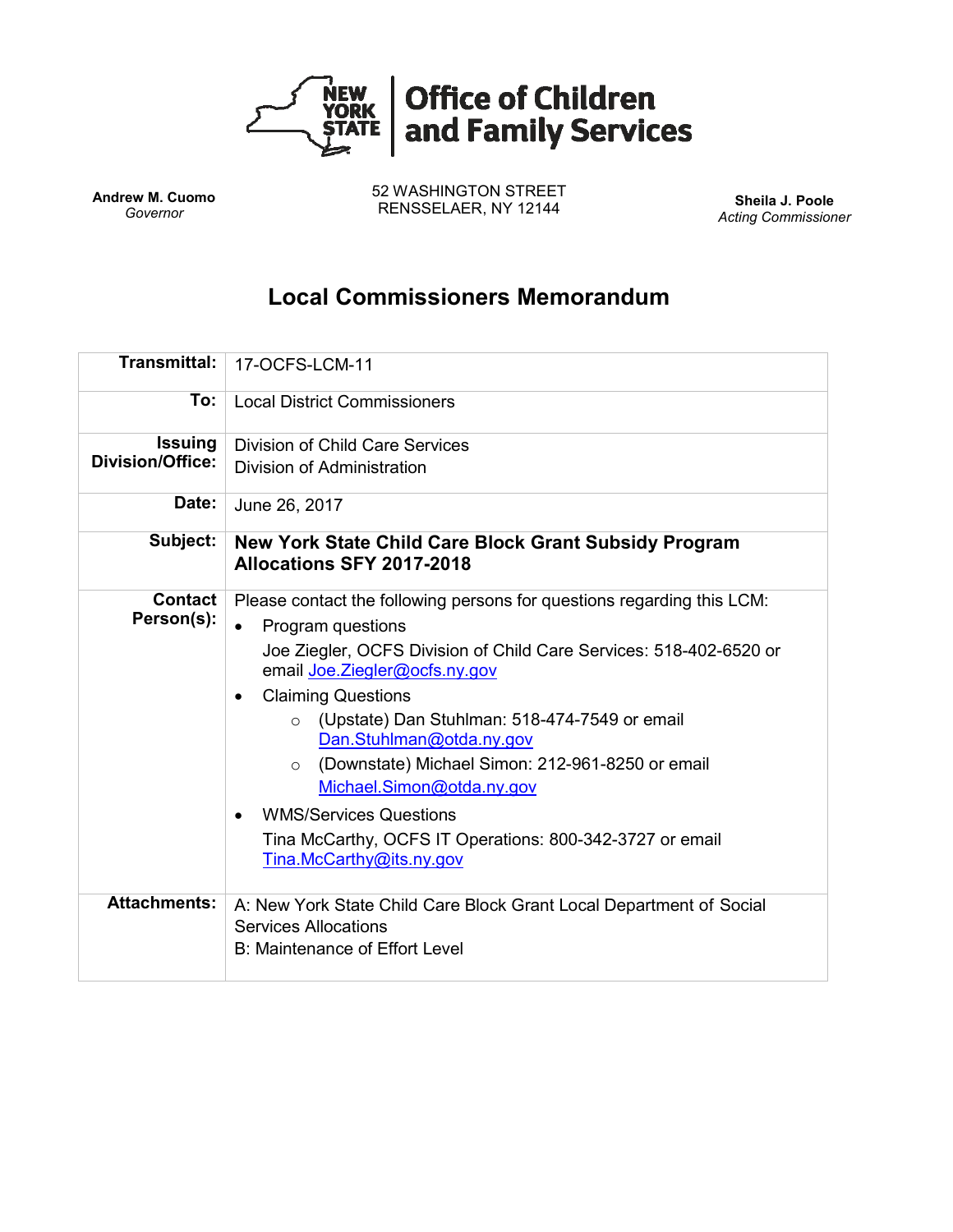#### **I. Purpose**

The purpose of this Local Commissioners Memorandum (LCM) is to inform local departments of social services (LDSSs) of their allocations and maintenance of effort (MOE) levels for the New York State Child Care Block Grant (NYSCCBG) subsidy program for the period April 1, 2017, through March 31, 2018. This LCM also explains the allowable uses for these federal and state funds. The NYSCCBG appropriation for LDSSs for the period April 1, 2017, through March 31, 2018, State Fiscal Year (SFY) 2017-18 is \$799,082,001.

#### **II. Background**

In order for an LDSS to participate in the NYSCCBG subsidy program, the commissioner of the LDSS must agree to comply with the program requirements of the NYSCCBG as set forth in Title 5-C of Article 6 of the Social Services Law; Title 18 of the New York State Code of Rules and Regulations (18 NYCRR) Parts 358, 404, 405, 407, 415, and 628; and New York State Office of Children and Family Services (OCFS) policy directives, including Administrative Directives (ADMs), Local Commissioner Memorandums (LCMs), and Informational Letters (INFs). Title 5-C of Article 6 of the Social Services Law, Section 410-x (4), requires OCFS to establish in regulation the applicable market-related payment rates that will establish the ceilings for state and federal reimbursement for payments made under the NYSCCBG. The amount to be paid or allowed for child care assistance funded under the NYSCCBG and under Title XX shall be the actual cost of care but no more than the applicable market rate established in regulations. LDSSs must pay the applicable market rate unless the actual cost of care is less, in which case LDSSs must pay the actual cost of care. The LDSS also must agree to comply with the requirements for the federal Child Care and Development Fund (CCDF). LDSSs provide such legal assurances as part of the submission of their Child and Family Services Plans.

#### **III. Program Implications**

### **A. ALLOCATION INFORMATION**

Attachment A provides LDSS allocations for the NYSCCBG subsidy funds for the period beginning April 1, 2017, and ending March 31, 2018. The allocations are listed for two six-month periods to reflect the Federal Fiscal Year (FFY), which differs from the SFY. The lists show allocations for the period April 1, 2017, to September 30, 2017, the last half of FFY 2016-17, and for the period October 1, 2017, to March 31, 2018, the first half of the FFY 2017-18. Previously, 16-OCFS-LCM-08, dated May 16, 2016, notified LDSSs of their NYSCCBG allocations for the first half of FFY 2016-17, October 1, 2016, to March 31, 2017. Any unspent funds allocated for that period will be carried into and be available for the period ending September 30, 2017. Any portion of an LDSS's NYSCCBG allocation for FFY 2016-17 (October 1, 2016 through September 30, 2017) that is not claimed by the LDSS by March 31, 2018, will remain available to the LDSS through the end of FFY 2017-18 (September 30, 2018). This would include any Temporary Assistance for Needy Families (TANF) funds transferred from an LDSS's SFY 2017-18 Flexible Fund for Family Services (FFFS) allocation for the period April 1, 2017, to September 30, 2017.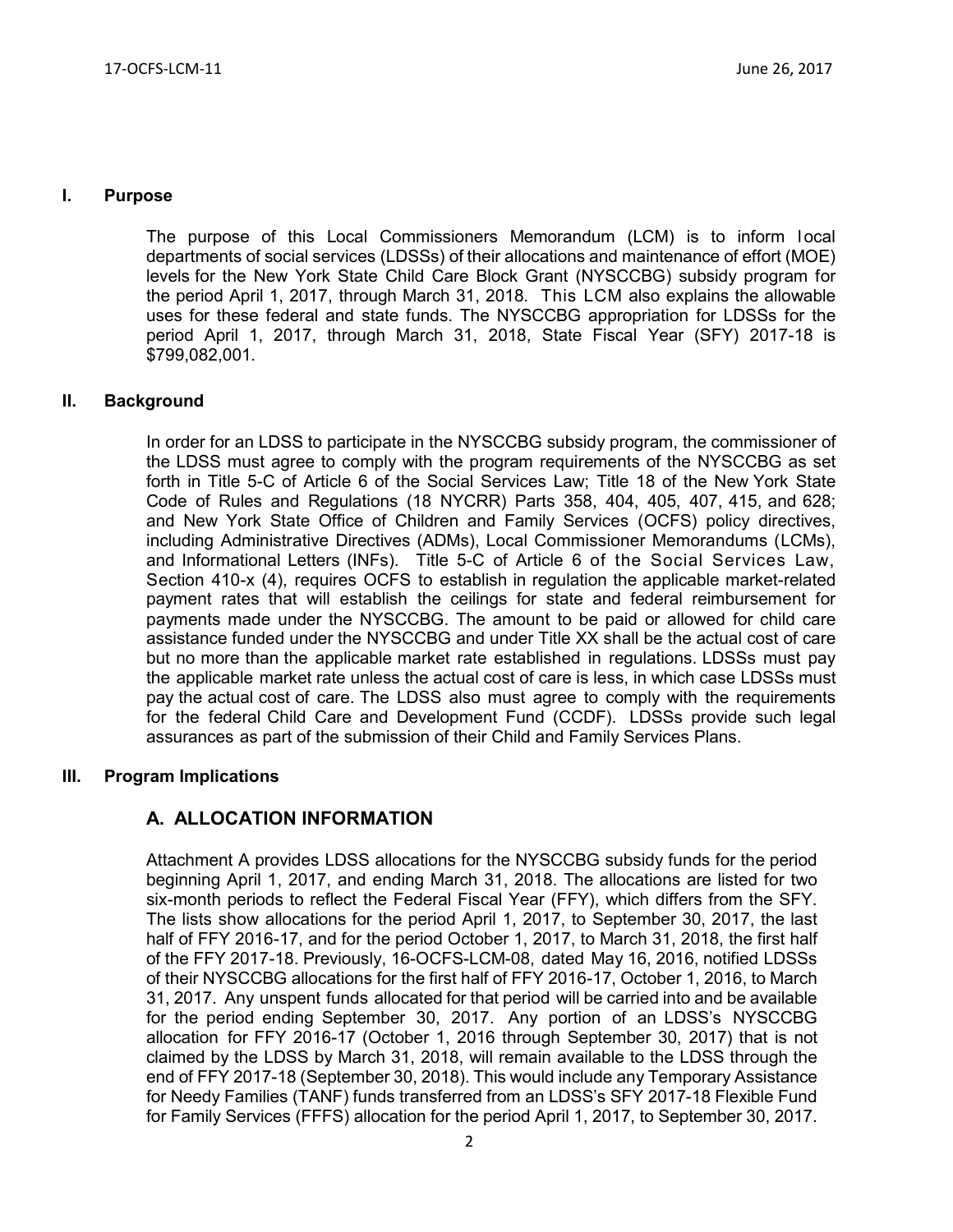However, claims for expenditures for October 1, 2016, through September 30, 2017, cannot be rolled forward into the next FFY.

The allocation methodology for SFY 2017-18 determines each LDSS's proportionate share of the block grant funds based on the average level of annual child care claims for FFY 2011-12 through FFY 2015-16. Rollover of unspent NYSCCBG funds is taken into account for those LDSSs that meet both of the following criteria:

- The LDSS's FFY 2015-16 rollover into FFY 2016-17 was more than 15 percent of its FFY 2015-16 NYSCCBG claims; AND
- The LDSS's FFY 2015-16 rollover amount exceeded 75 percent of its FFY 2014-15 rollover amount.

For any LDSS meeting both of these criteria, the base allocation is first reduced by an amount equal to 40 percent of the rollover amount from FFY 2015-16 into FFY 2016-17 (but not to exceed the five-year-average-claim base allocation).

The statewide allocation reduction is then redistributed among LDSSs as follows. For LDSSs whose FFY 2015-16 NYSCCBG claims exceeded the sum of their SFY 2016-17 base allocations (as adjusted) and FFY 2015-16 rollover amounts, the amount of allocation reduction is redistributed on a pro-rated basis, proportionate to the LDSS's share of the total excess claims. The sum of each LDSS's five-year average claim base allocation, allocation reduction, and redistribution is its final SFY 2017-18 allocation.

While the NYSCCBG allocation is the primary resource available to LDSSs in meeting their child care subsidy needs for low-income families and individuals on public assistance, all LDSSs have the ability to utilize additional funds from the FFFS for child care subsidy costs. The SFY 2017-18 Enacted Budget continues to appropriate \$964 million of TANF funding for the FFFS. Under the FFFS, LDSSs have the option to transfer a portion of their FFFS allocation to the Child Care and Development Block Grant (CCDBG). Federal law requires that any FFFS funding transferred to the CCDBG must be used for families and individuals with incomes below 200 percent of the federal poverty level. Consistent with federal statute, a statewide total of 30 percent of the state's total TANF funds may be transferred to the CCDBG and/or to the Title XX Social Services Block Grant, with an upward statewide limit of 10 percent for the Title XX transfer. An LDSS may transfer up to 32 percent of its FFFS allocation to the CCDBG and Title XX combined, with up to 25 percent of its FFFS allocation going to Title XX. Any FFFS funding an LDSS chooses to use for child care must be transferred to the CCDBG and not claimed as a direct charge to TANF funding. Local share requirements for child care subsidies paid on behalf of public assistance recipients and the local MOE are unchanged.

As was the case in SFY 2016-17, LDSSs that have fully expended their allocation and have met their MOE may seek 50 percent federal reimbursement through the Supplemental Nutrition Assistance Program Employment & Training (SNAP E&T) program. All SNAP E&T claims for FFY 2016-17 must be submitted to the New York State Office of Temporary and Disability Assistance (OTDA) by March 31, 2018. Further information about eligibility and claiming for FFY 2016-17 will be issued in a separate LCM from OTDA.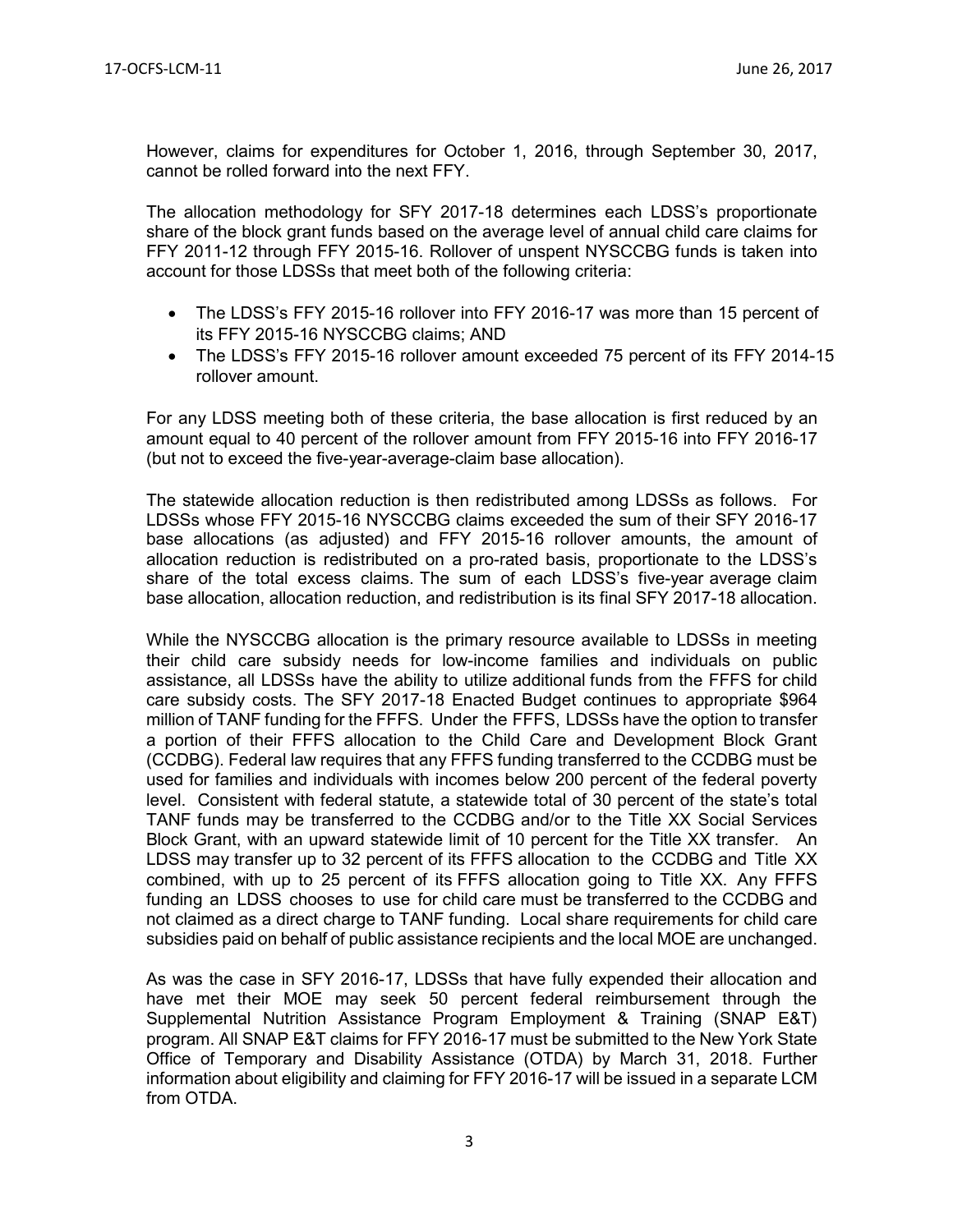Each LDSS may spend no more than five percent of its NYSCCBG allocation, including any funds transferred from FFFS for administrative activities. Administrative activities do not include the costs of providing direct services such as eligibility determinations and redeterminations; preparation and participation in judicial hearings; child care placements; the recruitment, licensing, inspection, review and supervision of child care placements; rate setting for contract development; resource and referral services; training; or the establishment and maintenance of computerized child care information systems.

An LDSS, at its option, may make payments for eligible families for transportation to and from a child care provider. An LDSS will be reimbursed for transportation expenses charged by a child care provider that are separate and apart from the regular rate charged by the provider. The LDSS may make arrangements using other providers of transportation services. Expenditures for transportation are reimbursed as a program cost under the LDSS's NYSCCBG allocation if the provision of transportation services is included in the LDSS's Child and Family Services Plan.

## **B. ELIGIBLE FAMILIES**

There are three broad categories of families eligible for child care services under the NYSCCBG when such care is not otherwise available from the caretaker(s) of the child in need of services. Eligible families are defined in 18 NYCRR Section 415.2. LDSSs are required to include this information in their Child and Family Services Plans, including the categories of families that the LDSS has chosen to serve and prioritize under the second and third categories listed below.

- The first category is families that are eligible for a child care guarantee.
- The second category is families that are eligible if funds are available. This category includes such families as low-income working families and teen parents who are completing high school.
- The third category is families that are eligible if funds are available and if the LDSS includes them as eligible families in the child care section of the Child and Family Services Plan.

# **C. PARENTAL CHOICE**

LDSSs must inform parents or caretakers requesting NYSCCBG services that they may either:

- choose to have care provided by one of the child day care providers with whom the LDSS has contracted for the provision of child care services; or
- request a child care certificate, which enables the parents or caretakers to select from a full range of child care arrangements, including care by licensed or registered child care providers and providers of legally exempt child care.

The child's parents or caretakers must be given discretion in selecting or arranging for the purchase of child care services from any eligible provider. The case record should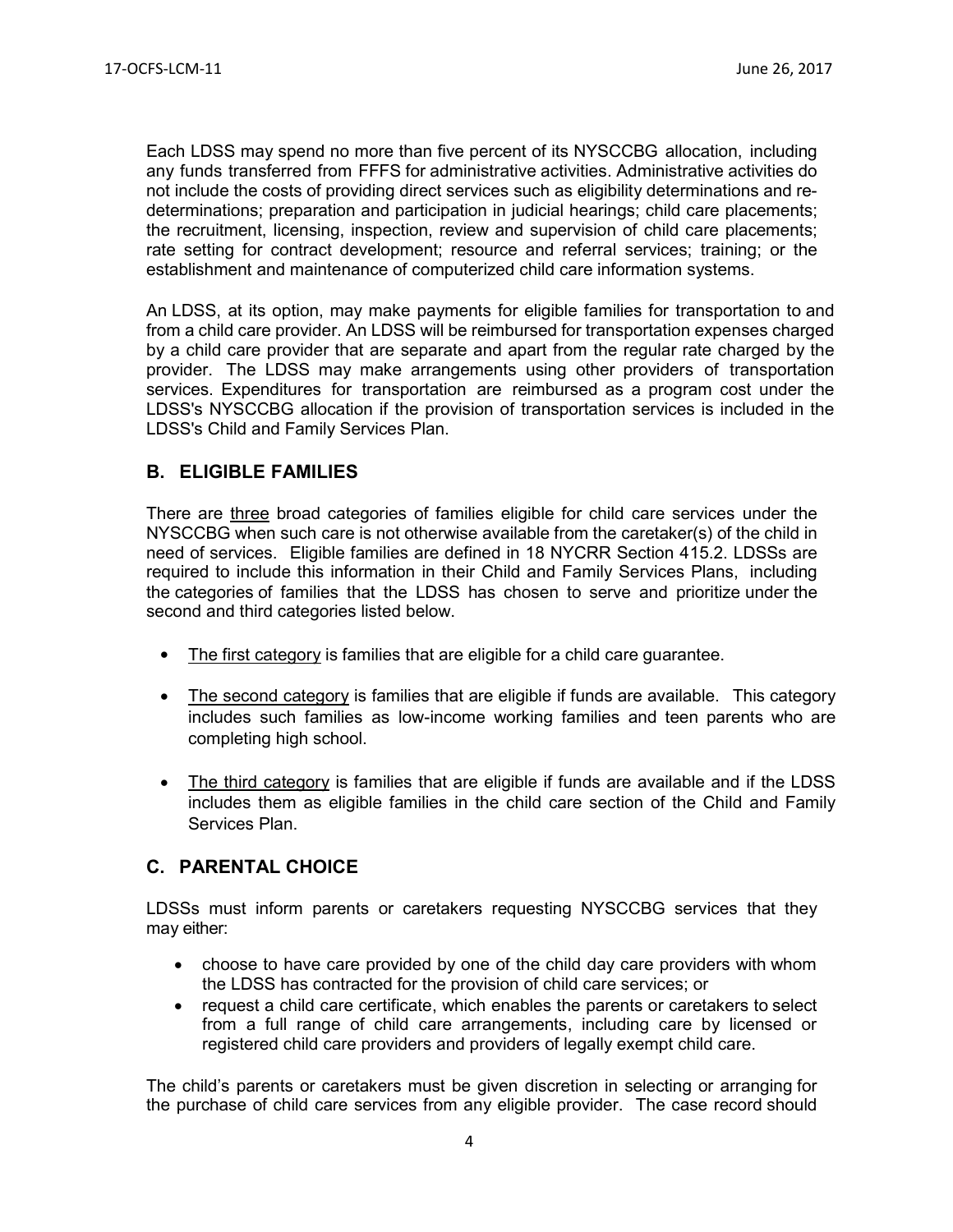document that parents or caretakers have been apprised of the full range of providers eligible for payment and of their right to elect to use a child care certificate. LDSSs must allow parents to select, and must have a method to pay, any and all legally operating providers with whom they do not contract. A contract may not be made a condition of receiving payment from NYSCCBG funds.

## **D. REIMBURSEMENT**

Claims for expenditures for child care services for families receiving public assistance will be reimbursed at 75 percent with NYSCCBG funds, up to the LDSS's NYSCCBG allocation ceiling. Claims for expenditures for child care for all other eligible families will be reimbursed at 100 percent with NYSCCBG funds, as long as the LDSS's MOE is met, up to the LDSS's NYSCCBG allocation ceiling.

## **E. MAINTENANCE OF EFFORT**

Each LDSS must maintain local spending for child care services at a level established by OCFS in accordance with state statute. The MOE for each LDSS is listed in Attachment B and is unchanged from the previous year.

The MOE was calculated by totaling the LDSS share of expenditures in FFY 1994-95 for child care services claimed under the following categories: State Low Income Day Care program and administrative costs, Transitional Child Care, At-Risk Low Income Child Care, CCDBG, Emergency Assistance to Families, Job Opportunities and Basic Skills (JOBS)-related child care and employment-related child care. The MOE for those LDSSs participating in the Child Assistance Program (CAP) was adjusted to reflect the LDSS share for FFY 1996-97 CAP child care expenditures included in their NYSCCBG allocations.

Each LDSS must meet its MOE level in cash in FFY 2016-17 and in each subsequent FFY. The MOE is met by the 25 percent local share of claims for expenditures for public assistance recipients, as reported on Schedule H Non-Title XX Services for Recipients and any other non-Title XX expenditures that are allowable but not reimbursed under the NYSCCBG allocation. Claims submitted under NYSCCBG will be processed to ensure that the LDSS's MOE requirement is met. Claims for administrative costs exceeding the five percent administrative cap will not count toward meeting the MOE and will not be eligible for federal and state reimbursement.

# **F. SYSTEMS INFORMATION**

Procedures for the authorization of payment for child care services in the Welfare Management System (WMS) are as follows:

For child care payments for eligible families applying for or receiving public assistance, the LDSS can continue to use the DSS-3209 *IM/WMS Authorization* for child care payments for eligible families applying for or receiving public assistance. The LDSS may, at its option, use the DSS-2970 *WMS Services Authorization*. to authorize payment for child care for public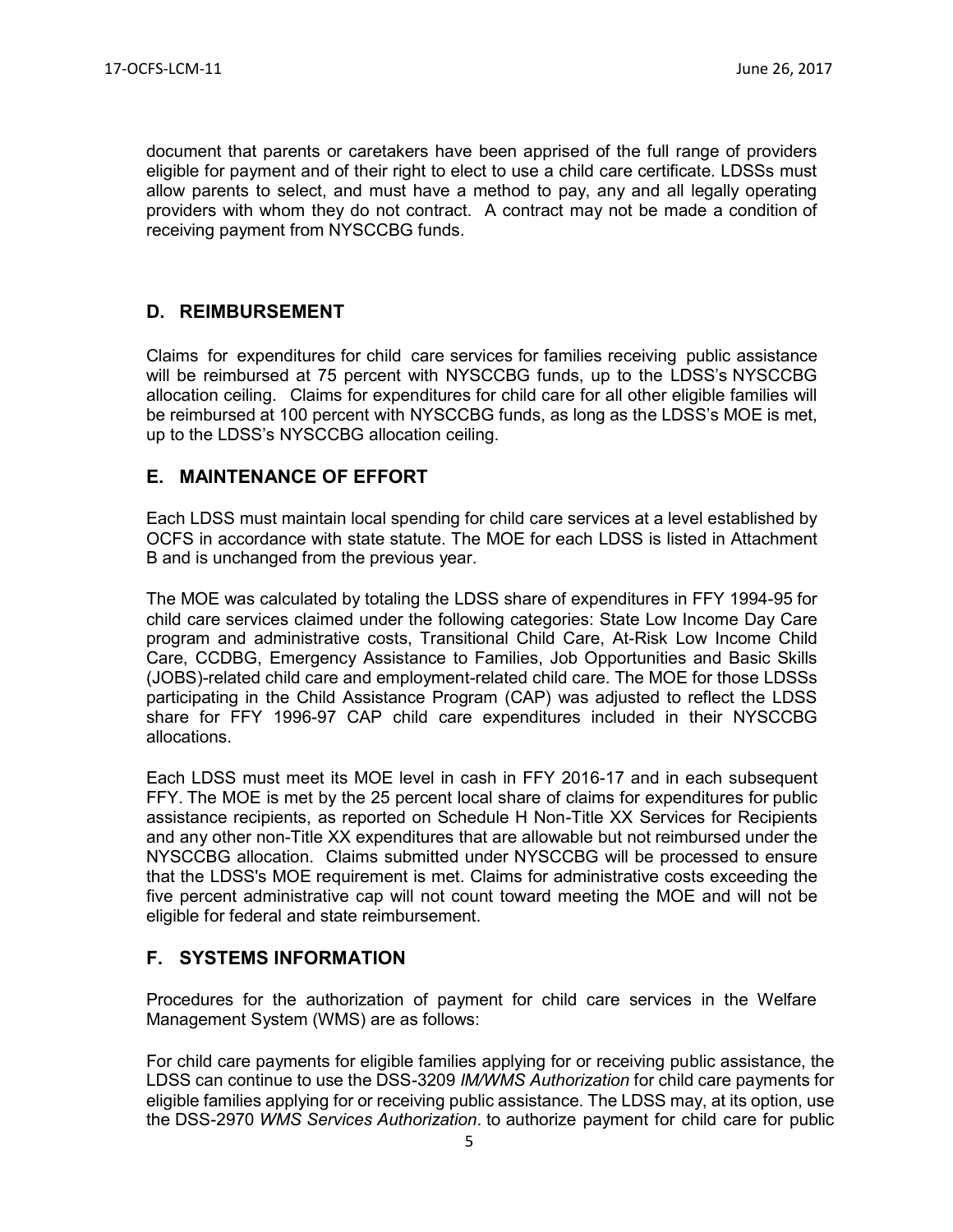assistance families. Purchase of Service Type Suffix Code (Data Element #23021) value "S-Block Grant DC 75 percent" designates child care services funded under the NYSCCBG for public assistance applicants/recipients and reimbursed at 75 percent federal and state share, up to the LDSS's allocation ceiling.

The LDSS has the option to authorize payments for child care for NYSCCBG eligible families not in receipt of public assistance on the DSS-3209 for Food Stamps and Medical Assistance-only cases.

For all other eligible families, the LDSS must authorize payment in WMS/Services by using Purchase of Service Type Suffix Code value "R-Block Grant DC 100%" on the DSS-2970, *WMS Services Authorization*, which designates child care services funded under NYSCCBG for non-public assistance families and reimbursed at 100 percent federal and state share, up to the LDSS's allocation ceiling.

In circumstances of an adult-only public assistance case in which the children are not included in the public assistance filing unit, child care payment is authorized as a public assistance family and reimbursed at 75 percent federal and state share. For cases in which children are in receipt of public assistance but the caretaker is not included in the public assistance filing unit, child care is authorized in WMS Services and reimbursed at 100 percent federal and state share, up to the LDSS's allocation ceiling.

WMS Services continue to support the monitoring of the issuance and return of child care certificates. Instructions for the child care certificate are included in 92 LCM-138, *Child Care Certificate Program* [http://ocfs.ny.gov/main/policies/external/1992/LCMs/92-LCM-](http://ocfs.ny.gov/main/policies/external/1992/LCMs/92-LCM-138%20Child%20Care%20Certificate%20Program.pdf)[138%20Child%20Care%20Certificate%20Program.pdf](http://ocfs.ny.gov/main/policies/external/1992/LCMs/92-LCM-138%20Child%20Care%20Certificate%20Program.pdf) and in the *BICS Operations Manua*l, page A-62, BICS Production Request 32, Request for Self-Selected Day Care Certs, in the edition dated April 1, 2005. Information is also provided in the BICS Services Payment Processing Manual, Chapter 2, Authorizations, and Self-Selected Day Care Certificates.

# **G. CLAIMING INSTRUCTIONS**

NYSCCBG expenditures for child care subsidies for families receiving public assistance are claimed on Schedule H, Non-Title XX Services for Recipients (LDSS-4283), line 2 (Day Care Services for Children), column 13 (Day Care Block Grant 75 percent). NYSCCBG program expenditures for child care subsidies for all other eligible families are claimed on Schedule H, line 2, column 12 (Day Care Block Grant 100 percent). Please refer to the *Fiscal Reference Manual*, Volume 2, Chapter 3 for detailed instructions for completing Schedule H.

NYSCCBG child counts and expenditures also must be reported on the Schedule G-2 *Summary of All Payments for Day Care* (LDSS-2109EL). Expenditures made under the services types allowed must be reported on the Schedule G-2, via the Automated Claiming System. The BICS Schedule G-2 report provides the information needed to file the report. Please refer to the *Fiscal Reference Manual*, Volume 2, Chapter 3 for Schedule G-2 instructions.

Administrative expenditures for the NYSCCBG that are not direct charged on the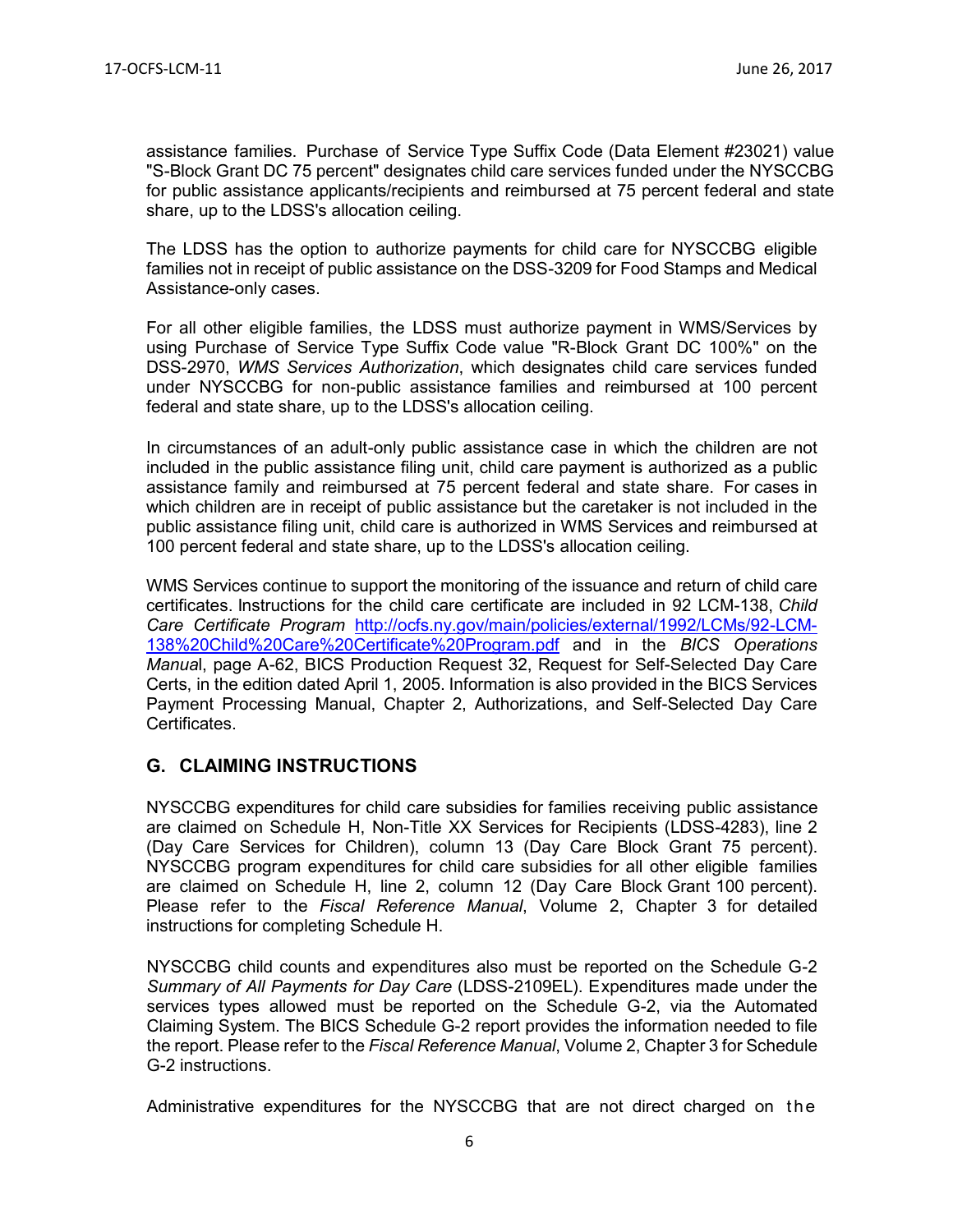Schedule D-2 are claimed in accordance with the Services Random Moment Survey (RMS) as Child Care Block Grant costs on line 6, section 1A (associated A-87 costs are claimed on line 4, section 2) of the Schedule D-2, *Allocation for Claiming General Services Administration Expenditures* (LDSS-2347B). Instructions for completing the Schedule D-2 are contained in Chapter 9 of Volume 3 of the *Fiscal Reference Manual, County Cost Allocation Plan.* 

Claiming instructions for LDSS administrative expenditures related to the training of employees that are claimed on the Schedule D-6 *Reimbursement Claim for Training* (LDSS-2347-C) for the NYSCCBG program are provided in Chapter 13 of Volume 3 of the *Fiscal Reference Manual*.

The *Fiscal Reference Manual* is available here: FRM Vol. 2 – [http://otda.state.nyenet/bfdm/finance/FRM\\_Vol2\\_Manual.asp](http://otda.state.nyenet/bfdm/finance/FRM_Vol2_Manual.asp) FRM Vol. 3 – [http://otda.state.nyenet/bfdm/finance/FRM\\_Vol3\\_Manual.asp](http://otda.state.nyenet/bfdm/finance/FRM_Vol3_Manual.asp)

Derek J. Holtzclaw Janice M. Molnar Ph.D. Associate Commissioner for Financial Management Deputy Commissioner Division of Administration Division of Child Care Services

*/s/ Derek J. Holtzclaw /s/ Janice M. Molnar, Ph.D.*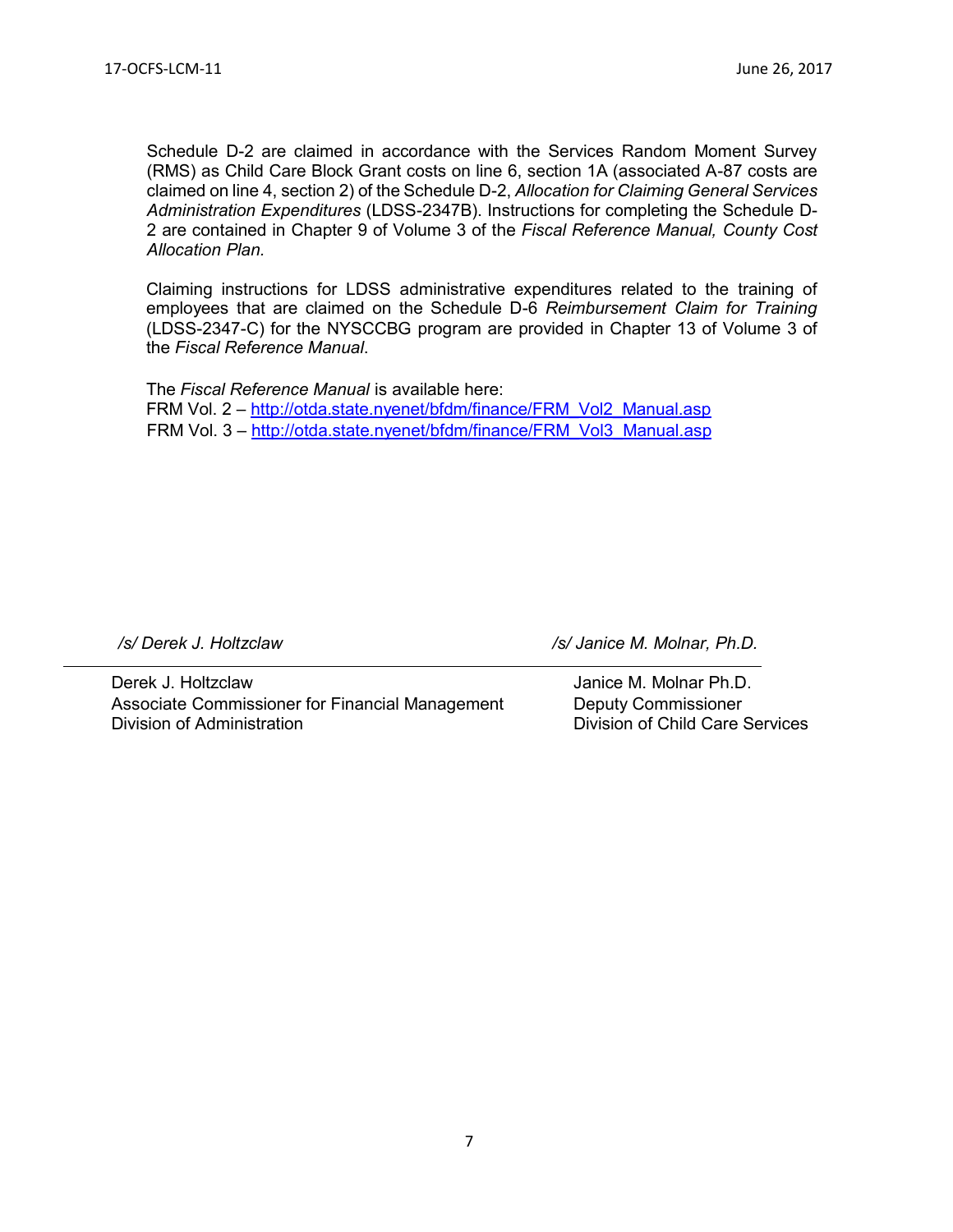# **ATTACHMENT A**

#### **NEW YORK STATE CHILD CARE BLOCK GRANT SOCIAL SERVICES DISTRICT ALLOCATIONS 4/1/2017-3/31/2018**

| <b>LDSS</b>     | April 1, 2017<br>September 30, 2017 | October 1, 2017<br>March 31, 2018 | Final SFY 2017-<br><b>18 Allocation</b> |
|-----------------|-------------------------------------|-----------------------------------|-----------------------------------------|
| Albany          | \$6,306,370                         | \$6,306,370                       | \$12,612,740                            |
| Allegany        | \$270,116                           | \$270,115                         | \$540,231                               |
| <b>Broome</b>   | \$2,049,907                         | \$2,049,906                       | \$4,099,813                             |
| Cattaraugus     | \$926,072                           | \$926,071                         | \$1,852,143                             |
| Cayuga          | \$756,914                           | \$756,914                         | \$1,513,828                             |
| Chautauqua      | \$2,169,573                         | \$2,169,573                       | \$4,339,146                             |
| Chemung         | \$1,776,609                         | \$1,776,608                       | \$3,553,217                             |
| Chenango        | \$235,022                           | \$235,021                         | \$470,043                               |
| Clinton         | \$510,637                           | \$510,637                         | \$1,021,274                             |
| Columbia        | \$680,978                           | \$680,978                         | \$1,361,956                             |
| Cortland        | \$493,085                           | \$493,085                         | \$986,170                               |
| Delaware        | \$640,534                           | \$640,533                         | \$1,281,067                             |
| <b>Dutchess</b> | \$3,410,454                         | \$3,410,454                       | \$6,820,908                             |
| Erie            | \$12,515,905                        | \$12,515,904                      | \$25,031,809                            |
| <b>Essex</b>    | \$190,711                           | \$190,711                         | \$381,422                               |
| Franklin        | \$490,594                           | \$490,594                         | \$981,188                               |
| Fulton          | \$220,161                           | \$220,160                         | \$440,321                               |
| Genesee         | \$521,205                           | \$521,205                         | \$1,042,410                             |
| Greene          | \$210,057                           | \$210,057                         | \$420,114                               |
| Hamilton        | \$-                                 | $\frac{2}{2}$                     | $\frac{2}{2}$                           |
| Herkimer        | \$450,095                           | \$450,095                         | \$900,190                               |
| Jefferson       | \$920,406                           | \$920,406                         | \$1,840,812                             |
| Lewis           | \$161,393                           | \$161,392                         | \$322,785                               |
| Livingston      | \$696,943                           | \$696,943                         | \$1,393,886                             |
| Madison         | \$399,951                           | \$399,950                         | \$799,901                               |
| Monroe          | \$17,971,031                        | \$17,971,030                      | \$35,942,061                            |
| Montgomery      | \$377,973                           | \$377,973                         | \$755,946                               |
| Nassau          | \$27,446,674                        | \$27,446,673                      | \$54,893,347                            |
| Niagara         | \$1,286,740                         | \$1,286,740                       | \$2,573,480                             |
| Oneida          | \$3,359,853                         | \$3,359,852                       | \$6,719,705                             |
| Onondaga        | \$8,996,063                         | \$8,996,062                       | \$17,992,125                            |
| Ontario         | \$947,034                           | \$947,033                         | \$1,894,067                             |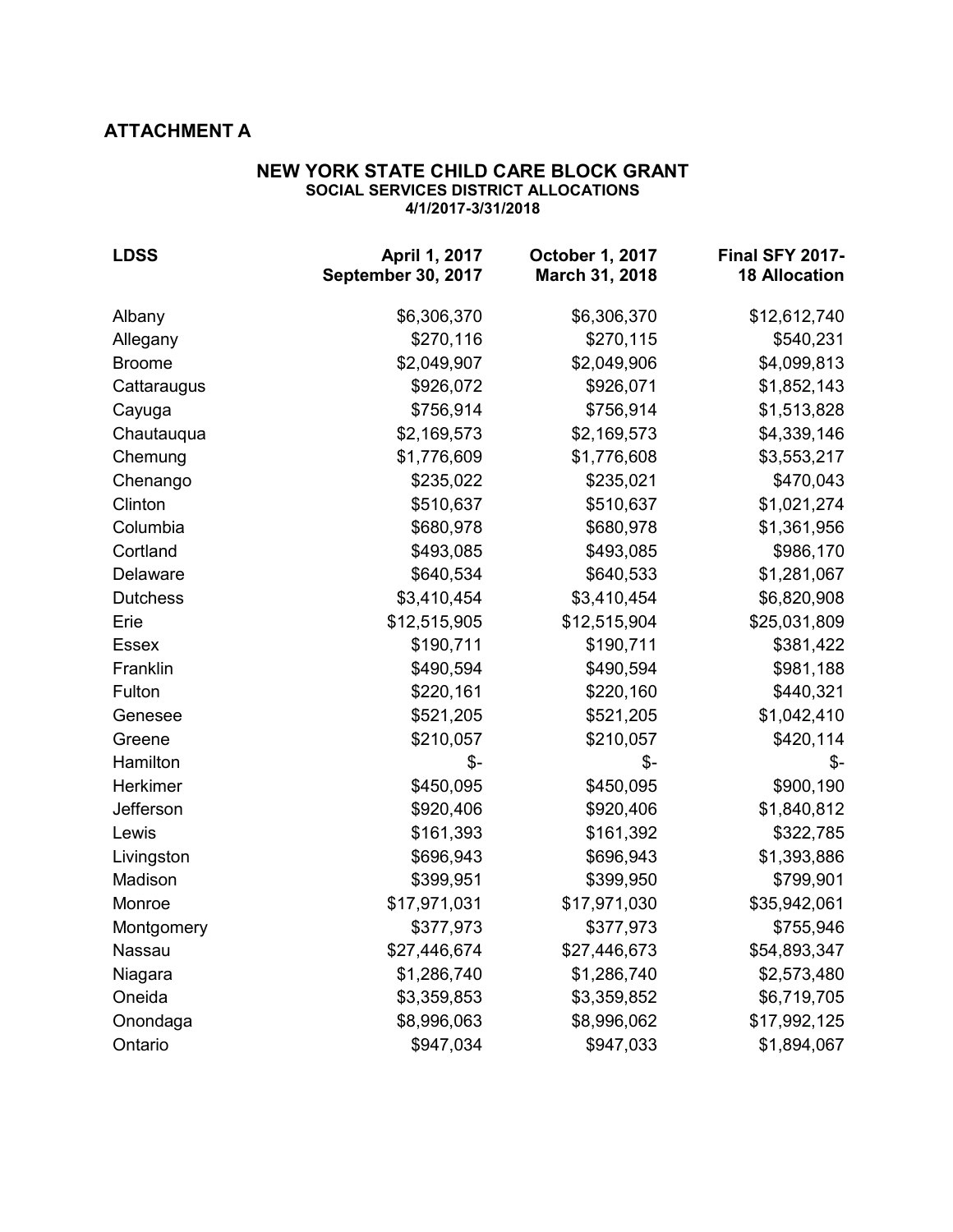| <b>LDSS</b>        | April 1, 2017<br>September 30,2017 | October 1, 2017<br>March 31, 2018 | <b>Final SFY 2017-</b><br><b>18 Allocation</b> |
|--------------------|------------------------------------|-----------------------------------|------------------------------------------------|
| Orange             | \$3,365,756                        | \$3,365,755                       | \$6,731,511                                    |
| Orleans            | \$330,820                          | \$330,820                         | \$661,640                                      |
| Oswego             | \$1,146,529                        | \$1,146,529                       | \$2,293,058                                    |
| Otsego             | \$409,937                          | \$409,936                         | \$819,873                                      |
| Putnam             | \$501,022                          | \$501,022                         | \$1,002,044                                    |
| Rensselaer         | \$1,919,499                        | \$1,919,499                       | \$3,838,998                                    |
| Rockland           | \$4,039,613                        | \$4,039,612                       | \$8,079,225                                    |
| Saratoga           | \$1,022,420                        | \$1,022,420                       | \$2,044,840                                    |
| Schenectady        | \$3,220,017                        | \$3,220,017                       | \$6,440,034                                    |
| Schoharie          | \$304,353                          | \$304,352                         | \$608,705                                      |
| Schuyler           | \$219,064                          | \$219,063                         | \$438,127                                      |
| Seneca             | \$197,688                          | \$197,688                         | \$395,376                                      |
| Steuben            | \$1,161,336                        | \$1,161,336                       | \$2,322,672                                    |
| St. Lawrence       | \$712,406                          | \$712,405                         | \$1,424,811                                    |
| Suffolk            | \$16,408,018                       | \$16,408,017                      | \$32,816,035                                   |
| Sullivan           | \$884,732                          | \$884,731                         | \$1,769,463                                    |
| Tioga              | \$638,710                          | \$638,709                         | \$1,277,419                                    |
| Tompkins           | \$988,582                          | \$988,581                         | \$1,977,163                                    |
| <b>Ulster</b>      | \$2,051,171                        | \$2,051,171                       | \$4,102,342                                    |
| Warren             | \$711,208                          | \$711,207                         | \$1,422,415                                    |
| Washington         | \$399,560                          | \$399,560                         | \$799,120                                      |
| Wayne              | \$516,496                          | \$516,495                         | \$1,032,991                                    |
| Westchester        | \$15,342,042                       | \$15,342,041                      | \$30,684,083                                   |
| Wyoming            | \$199,947                          | \$199,946                         | \$399,893                                      |
| Yates              | \$69,184                           | \$69,184                          | \$138,368                                      |
| <b>NYC</b>         | \$245,391,845                      | \$245,391,845                     | \$490,783,690                                  |
| <b>State Total</b> | \$399,541,015                      | \$399,540,986                     | \$799,082,001                                  |